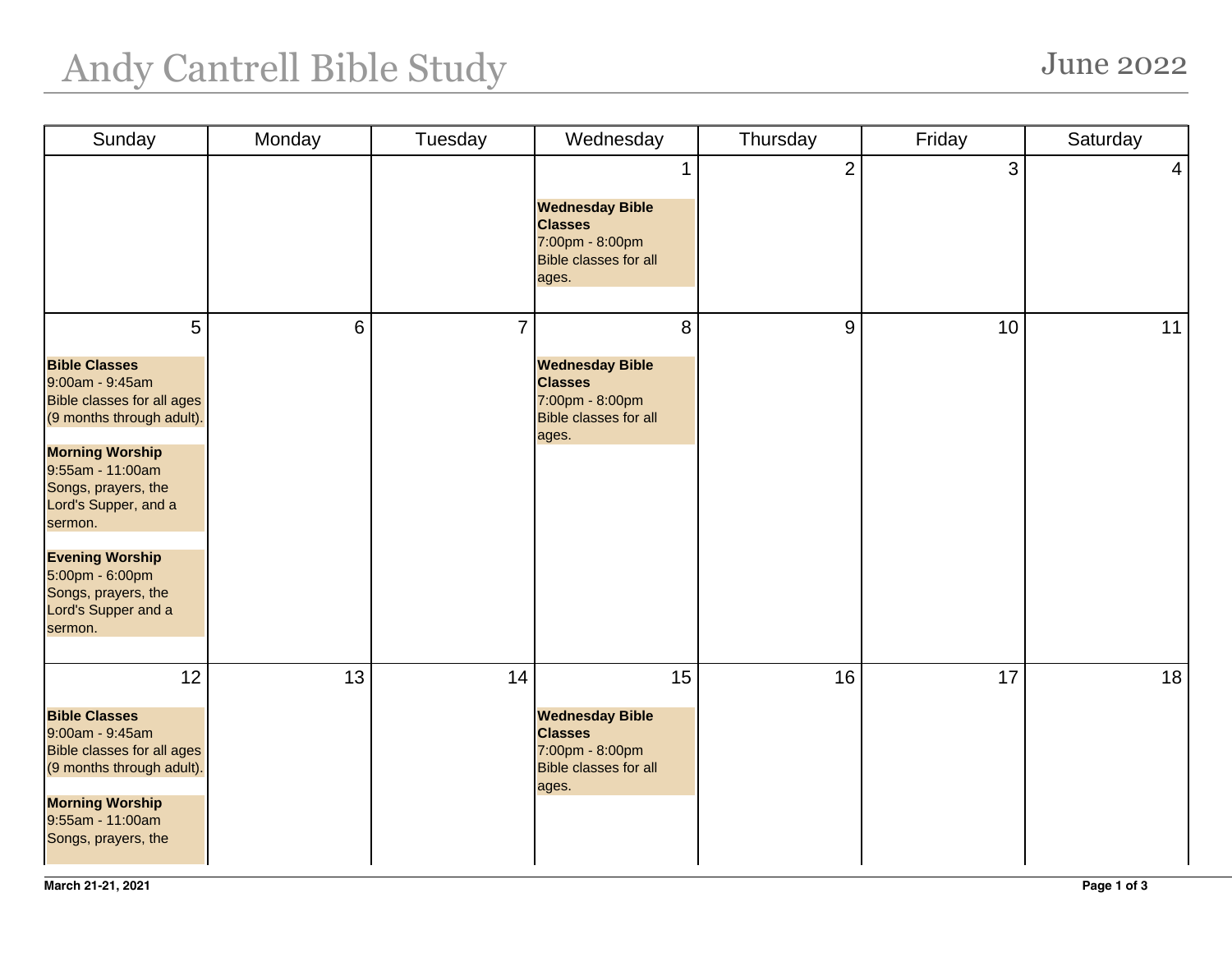| Lord's Supper, and a<br>sermon.<br><b>Evening Worship</b><br>5:00pm - 6:00pm<br>Songs, prayers, the<br>Lord's Supper and a<br>sermon.                                                                                                                                                                                         |    |    |                                                                                                            |    |    |    |
|-------------------------------------------------------------------------------------------------------------------------------------------------------------------------------------------------------------------------------------------------------------------------------------------------------------------------------|----|----|------------------------------------------------------------------------------------------------------------|----|----|----|
| 19<br><b>Bible Classes</b><br>9:00am - 9:45am<br><b>Bible classes for all ages</b><br>(9 months through adult).<br><b>Morning Worship</b><br>9:55am - 11:00am<br>Songs, prayers, the<br>Lord's Supper, and a<br>sermon.<br><b>Evening Worship</b><br>5:00pm - 6:00pm<br>Songs, prayers, the<br>Lord's Supper and a<br>sermon. | 20 | 21 | 22<br><b>Wednesday Bible</b><br><b>Classes</b><br>7:00pm - 8:00pm<br><b>Bible classes for all</b><br>ages. | 23 | 24 | 25 |
| 26<br><b>Bible Classes</b><br>9:00am - 9:45am<br><b>Bible classes for all ages</b><br>(9 months through adult).<br><b>Morning Worship</b><br>9:55am - 11:00am<br>Songs, prayers, the<br>Lord's Supper, and a<br>sermon.<br><b>Evening Worship</b><br>5:00pm - 6:00pm<br>Songs, prayers, the                                   | 27 | 28 | 29<br><b>Wednesday Bible</b><br><b>Classes</b><br>7:00pm - 8:00pm<br><b>Bible classes for all</b><br>ages. | 30 |    |    |